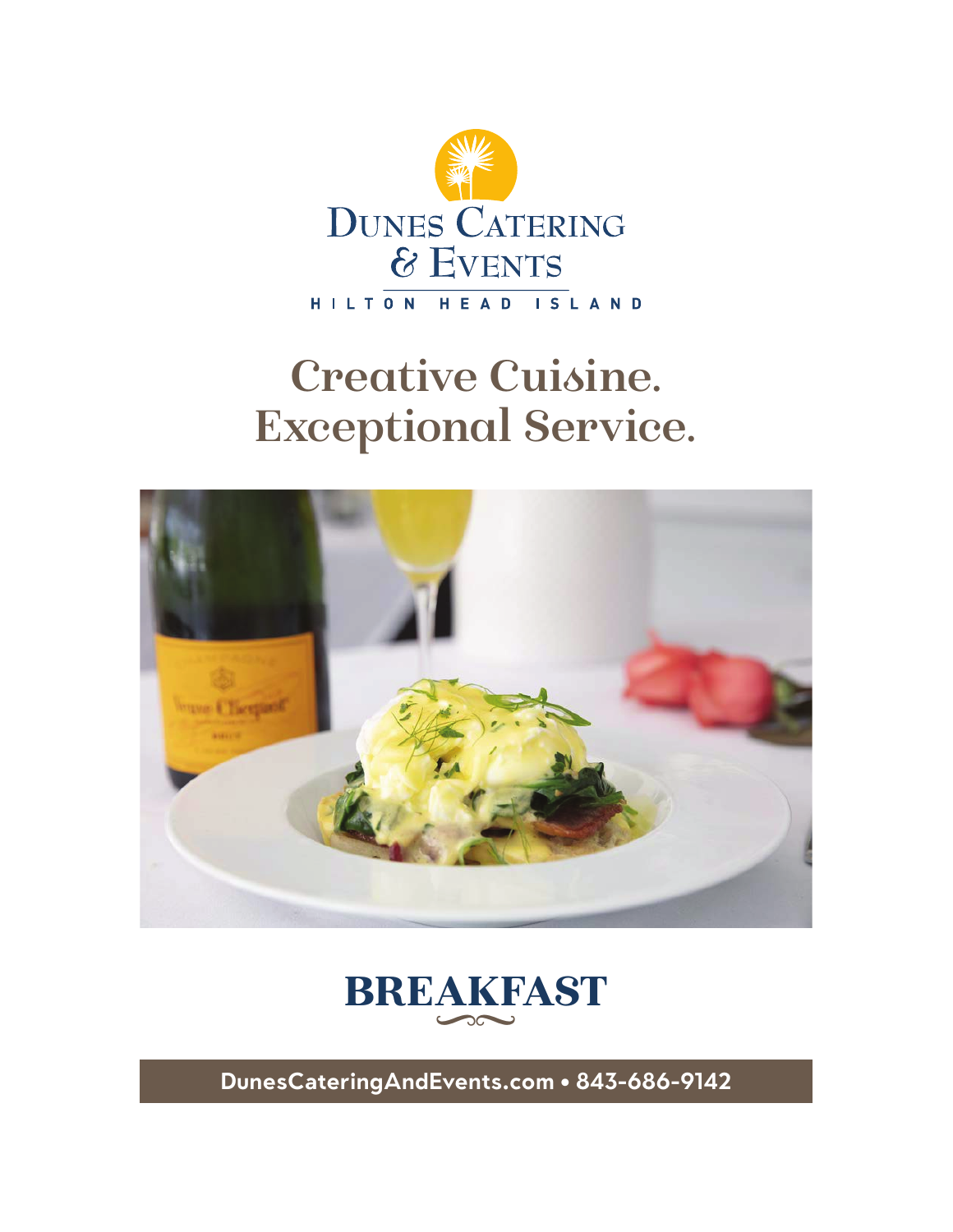## $\sim$  BREAKFAST

## $\sim$ **PLATED BREAKFASTS**

*Served with Freshly Brewed Regular and Decaffeinated Coffee, Selection of Specialty Teas and Freshly Squeezed Orange or Grapefruit Juice.*

#### The Calibogue **18**

Sourdough French Toast and Warm Maple Syrup Sausage Links or Applewood Smoked Bacon Buttery Croissants, Muffins and Breakfast Breads

#### The Colleton **22**

Fluffy Scrambled Eggs with Cheddar Cheese Applewood Smoked Bacon or Sausage Links Old Bay Breakfast Potatoes

Buttermilk Biscuits, Buttery Croissants, Muffins and Breakfast Breads

#### The Broad Benedict **25**

Fresh Sliced Seasonal Fruits and Mixed Berries *(family style)* Poached Eggs, Griddled English Muffins and Hollandaise Sauce Buttery Croissants, Muffins and Breakfast Breads

## $\sim$ **CONTINENTAL BREAKFASTS**

*Served with Freshly Brewed Regular and Decaffeinated Coffee, Selection of Specialty Teas and Freshly Squeezed Orange or Grapefruit Juice.*

#### The Ribaut **15**

Fresh Sliced Seasonal Fruits and Mixed Berries House Baked Breakfast Croissants, Muffins and Breakfast Breads Assorted Bagels with Cream Cheese, Butter and Fruit Preserves

#### The Daufuskie **17**

Yogurt Bar with Homemade Granola Cold Cereals with Bowls of Seasonal Berries, Chilled Whole, 2% and Skim Milk Buttermilk Biscuits, Butter and Fruit Preserves Coffee Cakes and Assorted Bagels with Cream Cheese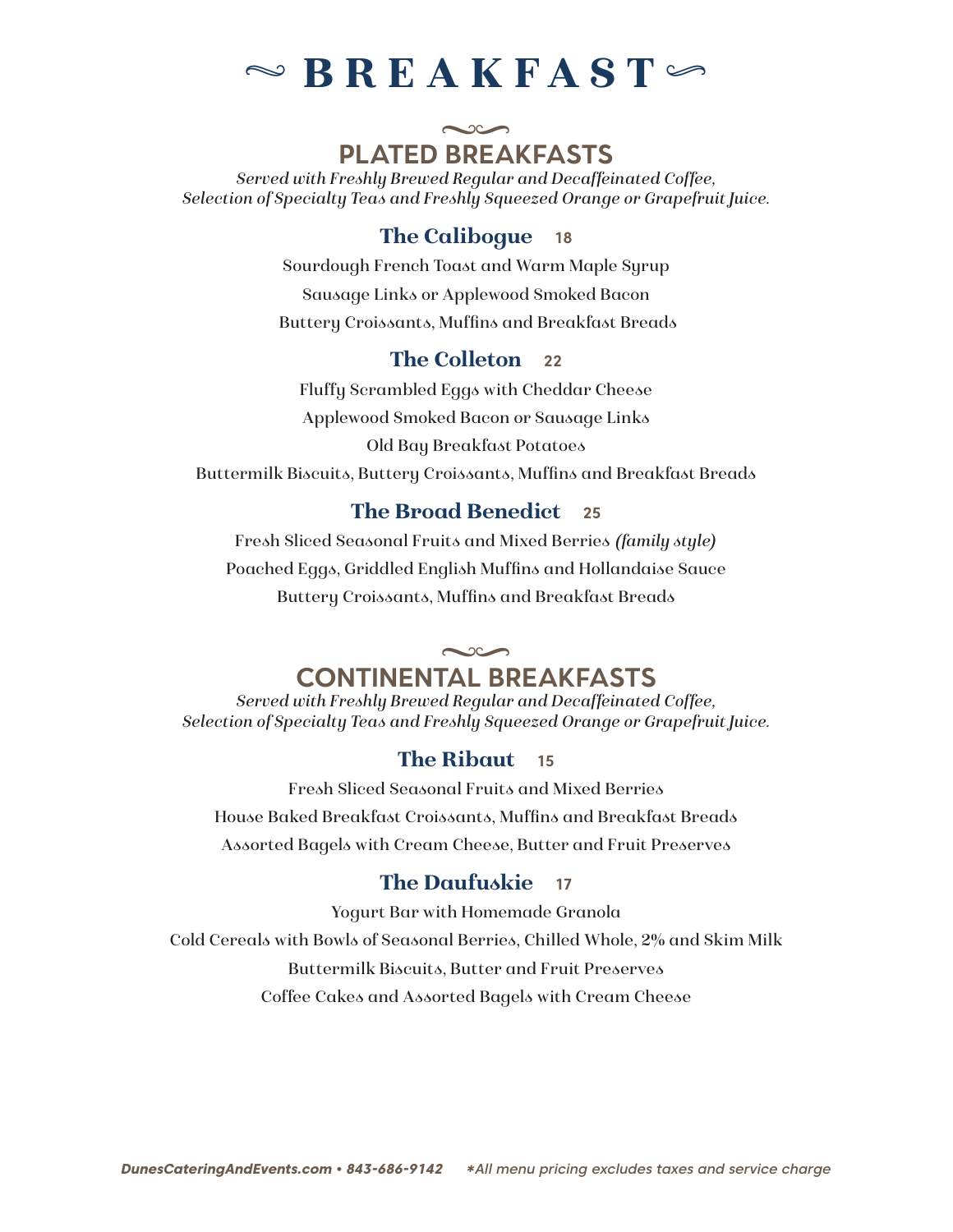#### The Callawassie **19**

Fresh Sliced Seasonal Fruits and Mixed Berries

Traditional Smoked Salmon Presentation

Assortment of Fresh Bagels

Cream Cheese, Butter and Fruit Preserves

#### Boxed Continental Breakfast **10**

Granola Bar, Muffin, Fruit, Yogurt and Orange Juice *(does not include tea or coffee)*

#### $\sim$ **BREAKFAST BUFFETS**

*Served with Freshly Brewed Regular and Decaffeinated Coffee, Selection of Specialty Teas, Freshly Squeezed Orange or Grapefruit Juice. Minimum of 30 guests.*

#### The Palmetto **28**

Fresh Sliced Seasonal Fruits and Mixed Berries Fluffy Scrambled Eggs and Stone Ground Grits Apple-Wood Smoked Bacon and Honey Baked Ham Buttermilk Biscuits and Sausage Gravy Assortment of Bagels, Danishes and Buttery Croissants

## The Bluff Benedict **30**

Fresh Sliced Seasonal Fruits and Mixed Berries Traditional Smoked Salmon Presentation Poached Eggs, Griddled English Muffins and Hollandaise Sauce Old Bay Breakfast Potatoes Assortment of Bagels, Danishes and Buttery Croissants

## The Fat Canary **32**

Fresh Sliced Seasonal Fruits and Mixed Berries

Prepared to order Omelet Station with choice of condiments to Include: Honey Baked Ham, Aged Cheddar Cheese, Green Onion, Baby Spinach, Lump Crab, Vine Ripened Tomatoes, Mushrooms and Fresh Herbs

Sourdough French Toast with Warm Maple Syrup and Fresh Berries

Applewood Smoked Bacon and Tennessee Sausage Links

Blackened Breakfast Potatoes

Assortment of Bagels, Danishes and Buttery Croissants

Butter and Fruit Preserves